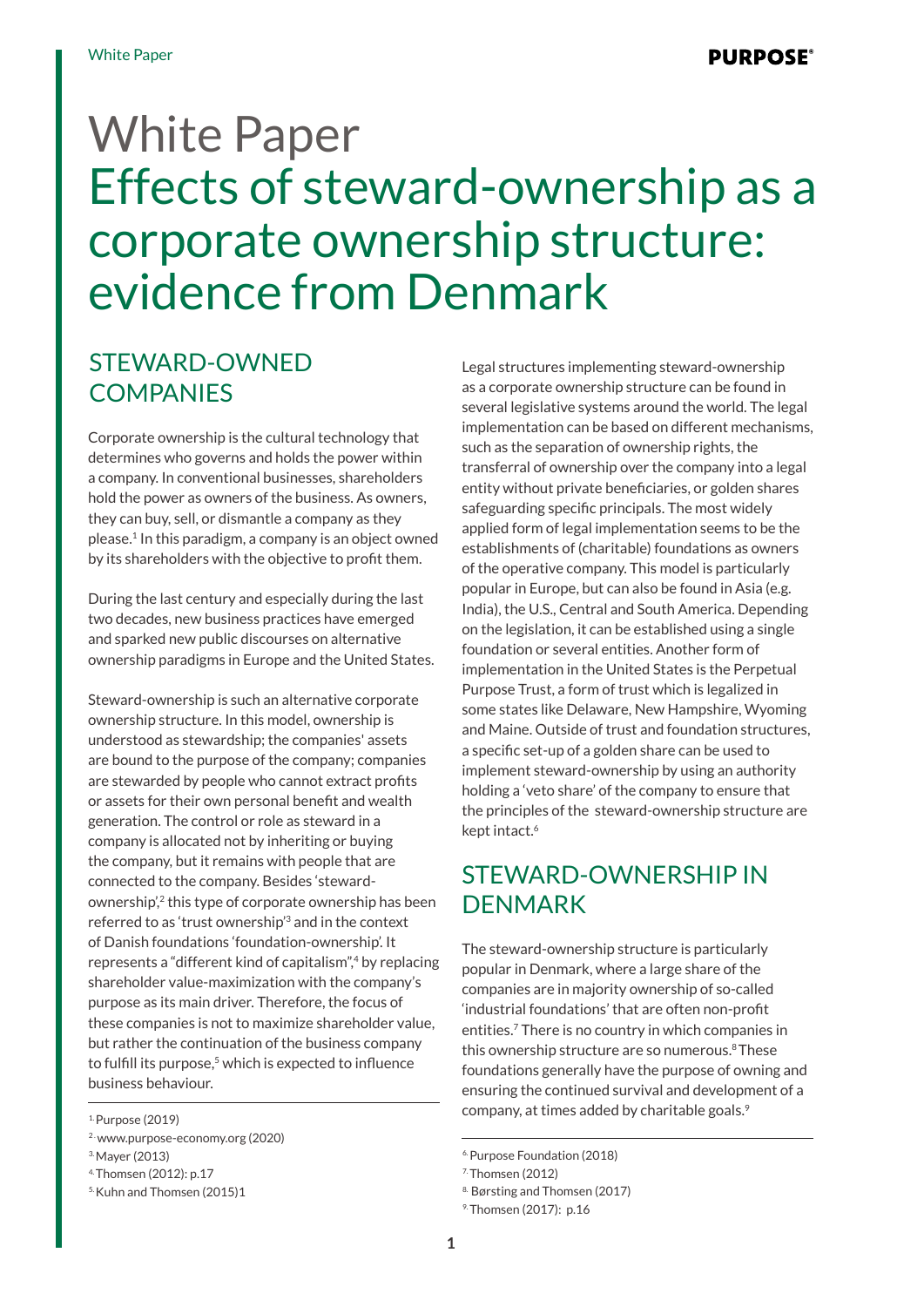With foundations holding the majority of shares, these foundation-owned companies implement the principles of steward-ownership of purpose orientation and self-governance. Purpose orientation here does not imply a fixation of a specific purpose, nor does it necessarily entail a philanthropic purpose. Instead, the purpose stays flexible; it can change over time and can range from ensuring the well-being of the organization, its employees or consumers to offering a safe work environment for marginalized groups, supporting sustainable development or producing specific products or services. This paper will differentiate between 'foundation-owned companies' – companies using this ownership structure legally embedded in Danish foundation law –, and 'stewardowned companies', which is used as a more general description of companies based on the principles of purpose orientation and self-governance.

Foundation-owned companies make up a significant share of the Danish economy. In 2012, these companies accounted for up to 5 percent of Danish employment in the private sector, a share of almost 10 percent of Danish private sales and more than 12 percent of Danish private value added.10 In sum, the foundation-owned companies invested more than half of the total Danish investments in research and development.11 Furthermore, the minority shares of steward-owned companies listed on the stock market make up a share of approximately 60 percent of the total market capitalization of the Copenhagen Stock Exchange.12 These numbers show the importance of industrial foundations and companies owned by them for the Danish economy and society.

However, steward-ownership is scarcely researched due to its small relevance in most countries and the limited data and knowledge available about this particular ownership structure. In Denmark, however, there is a comparatively large amount of research on the effects of steward-ownership in the form of majority ownership by industrial foundations and the behaviour and performance of these foundationowned companies in relation to other companies.

10. Kuhn (2015)

## Effects of Steward-**Ownership**

*Drawing from extensive research in Denmark, this paper strives to compile and briefly discuss the effects of steward-ownership found in Denmark on the Danish economy, on the foundation-owned companies, on the employees of these companies, and on parts of society. The effects listed could be affected by country-specifics or by the specific implementation of steward-ownership in Denmark through foundation structures as opposed to other legal forms.* 

#### CORPORATE EFFECTS OF STEWARD-OWNERSHIP IN **DENMARK**

An inherent attribute of steward-owned companies is that its legal form ensures that a company's voting shares are passed on to able and value-aligned successors. Control (over the business) can in general not be bought or inherited. Dividend and voting rights are separated, so no individual can profit from shortterm profit-based decisions at the cost of the longterm success of the business.

This corporate ownership structure ensures a stability in ownership: The ownership of the company remains with value-aligned people. Implementing foundation models as found in Denmark, the majority of the shares remain in the industrial foundation itself. Research shows that the stability of ownership (the non-selling of voting shares) is four times higher than in nonfoundation owned companies, so there is less variance in majority ownership.<sup>13</sup> The majority ownership and separation of dividend and voting rights also protect companies from takeovers – for example in the medical/pharmaceutical sector.14

The steward-ownership structure with the resulting credible ownership stability empowers business leaders to take a long-term perspective on corporate decisions without pressure from quarterly earning reports or public stock valuations.15 This results in long-termism: the long-term orientation on the survival and the fulfillment of the purpose of the company.

<sup>11 .</sup> see Kuhn (2015) and Thomson (2017): p.124

<sup>12.</sup> Thomsen (2017): p.113

<sup>13.</sup> See Thomsen et al (2018); Børsting et al (2014)1,

Børsting et al (2014)2;

<sup>14 .</sup> www.purpose-economy.org (2020)

<sup>15.</sup> Mayer (2013)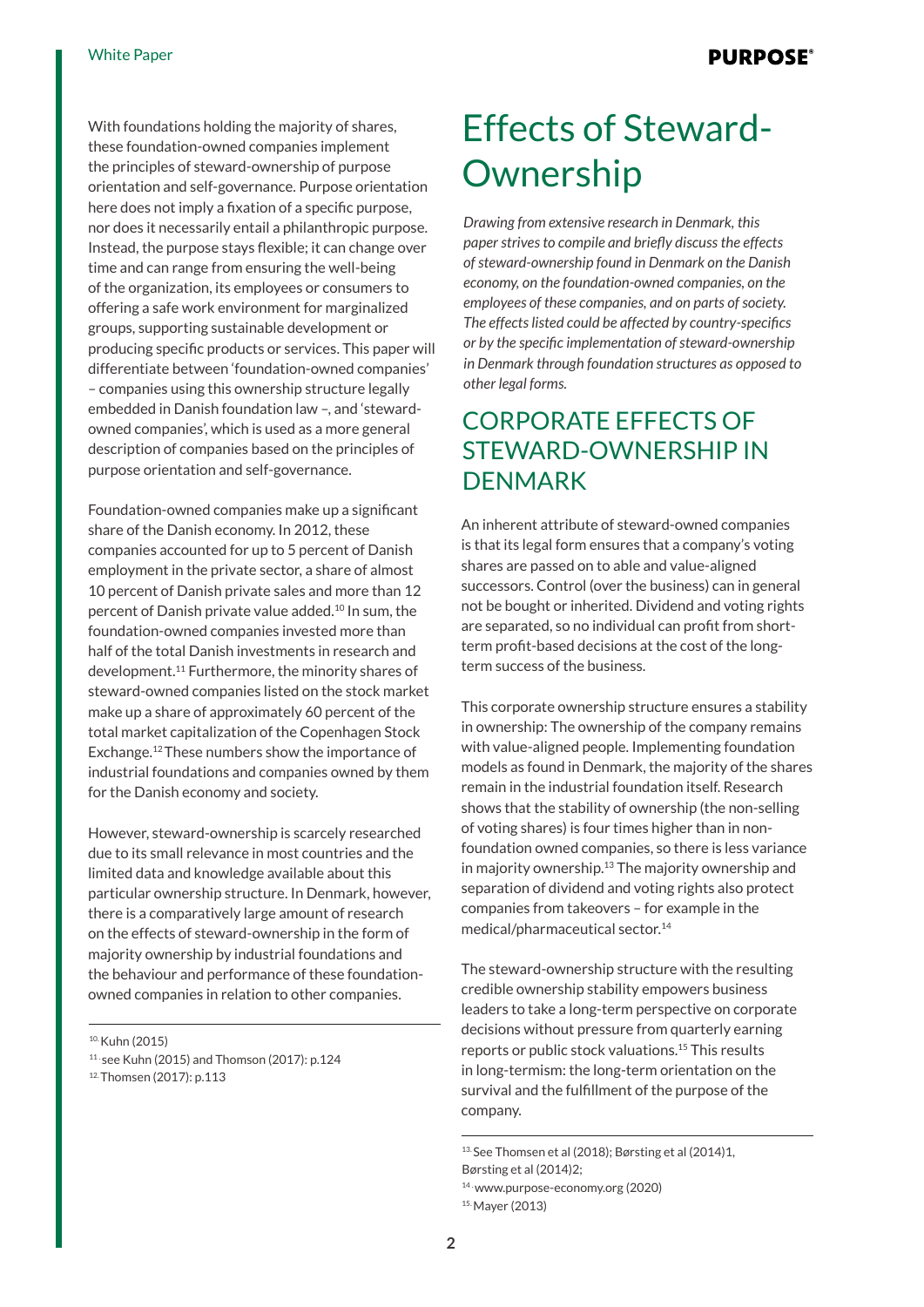It is reflected in the significantly higher long-termism score of Danish foundation-owned companies compared to non-foundation-owned companies.16 Overall, these companies show more long-term governance than other firms, paving the way for more continuity in company strategy, orientation on the overarching goal of the company and longterm relationships with stakeholders. This could be a competitive advantage in terms of stakeholder loyalty, trust-based relationships, $17$  as well as an argument for value-sensible consumer and labour markets. It can also support further development of business models that are built on trust and long-term contracts. For example, Danish data shows more stable management: The fluctuation rate in management in foundation-owned companies is 40 percent lower than in companies with dispersed ownership.<sup>18</sup> Foundationowned companies on average also have a significantly higher image rank than other companies.<sup>19</sup>

The long-termism and purpose-orientation of these companies are also reflected in financial indicators. While their financial performance is similar to other companies, $^{20}$  and they show smaller sales growth, $^{21}$ research shows a lower level of volatility on average in profitability measures, indicating a lower level in business risk.22 This also shows in their reduced likelihood of large losses.23 They show more normal, organic growth than sudden large growth spurts.24 On average, the Danish foundation-owned companies additionally have a lower leverage,<sup>25</sup> a strong capital basis, a higher equity ratio and higher reserves than generally found amongst Danish companies.26 This is another indication for the relatively strong emphasis on the company's purpose and shows the impact of an ownership structure that reduces incentives to focus on short-term profits. Research on productivity of foundation-owned companies in Denmark shows that depending on size, these companies have similar to higher factor productivity than other companies, $27$ so the ownership structure does not seem to lead to inefficiency.

- 17. see Børsting et al (2014)1, Thomsen (2017): p.129
- 18. Thomsen (1999)
- 19. Børsting and Thomsen (2017)
- 20. see Kuhn and Thomsen (2015)2, Borsting et al (2014)3,
- Thomsen (1996), Thomsen and Rose (2004)
- 21. Børsting et al (2014)3
- 22. Hansmann and Thomsen (2013)
- 23. see Børsting et al (2014)3, Thomsen (2017): p.144
- 24. Thomsen (2017): p. 120
- 25. see Hansmann and Thomsen (2013), Børsting et al (2013),
- Thomsen (1996), Pagano and Volpin (2005)
- 26. see Thomsen (1996), Pagano and Volpin (2005)
- 27. Børsting et al (2014)3

Also, Danish foundation-owned companies make up more than 50 percent of the Danish private investments in research and development.<sup>28</sup> This could be a result of the ownership structure not putting shareholder value in the focus and lead to more innovativeness.<sup>29</sup> These significant expenses in research and development seem to have a positive effect on the companies' performance.<sup>30</sup> This highlights their ability to focus on long-term investments and the reduced pressure to maximise short-term profits.

Furthermore, research shows that foundation-owned companies have a higher survival probability than conventionally-owned companies whilst accounting for size and industry. While other conventionallyowned companies have a survival probability of 10 percent after 40 years of business, foundation-owned companies have a survival probability of 60 percent over the same period of time (see Figure 1).<sup>31</sup> This indicates that the focus on long-term well-being and purpose of the company results in the company surviving longer.

#### **Kaplan-Meier survival curves for foundation-owned fi rms & other fi rms**



Applied in a more specific context, steward-ownership also represents an alternative to – at times very costly – succession processes or solutions in familyowned businesses, as seen, for example, in Denmark in the form of foundation-ownership models.<sup>32</sup> Here, steward-ownership provides an alternative to inheritance or selling the company.

- 28. Thomsen (2017): p. 124
- 29. Williamson, Driver and Renway (2013)
- 30. Børsting et al (2014)3
- 31. Thomsen et al (2018)
- 32. Thomsen (2017): p.129

<sup>16.</sup> Thomsen et al (2018)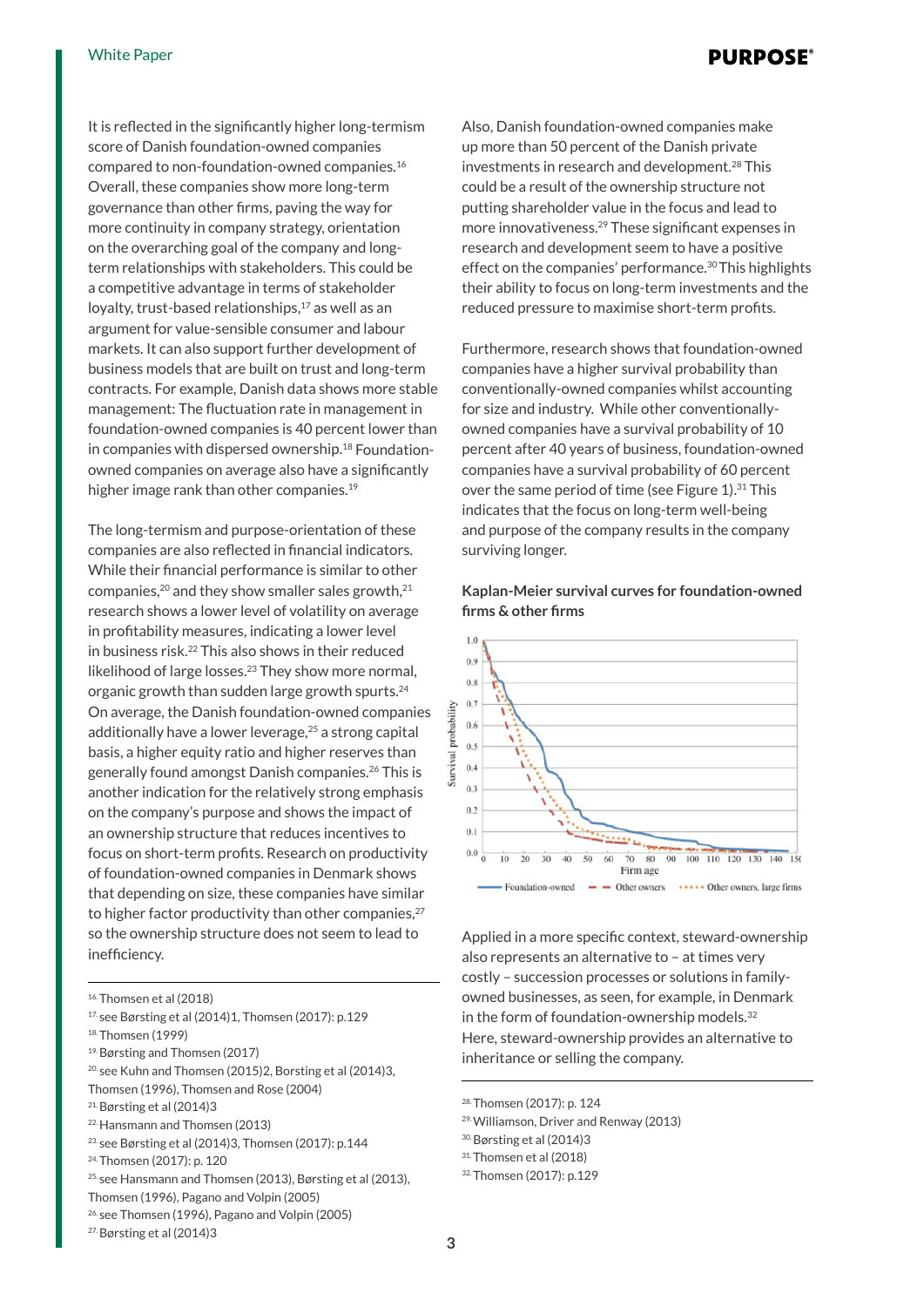## EFFECTS OF STEWARD-OWNERSHIP ON THE DANISH ECONOMY

Foundation-owned companies not only have a general relevance for the Danish Economy by making up a grand percentage of in, e.g. sales, value added, employment, etc., but their presence and behaviour are considered to have added effects.

As mentioned above, the ownership stability and long-termism of foundation-owned companies in Denmark result in an average higher risk aversion and a more steady mode of conducting business. This includes a more stable financial performance, such as a lower probability to experience significant losses. This greater economic stability of foundation-owned companies may have a stabilizing effect on the Danish economy in general and can prove to be an advantage for stakeholders such as employees, consumers, business partners and the general public through stable and more long-term tax payments.<sup>33</sup>

The stabilizing effect is particularly valuable during crises and can contribute to the overall resilience of the Danish economy, which is illustrated by the stable financial indicators of foundation-owned companies during and after the financial crisis in 2008.34 The protection from takeovers through this particular ownership structure additionally supports the Danish economy as its economically and fiduciary valuable corporations cannot be bought up and moved to other countries. This, in turn, also results in the significant investments in research and development from Danish foundation-owned companies remaining in Denmark itself.35 Furthermore, a positive spillover effect can be found from large, foundation-owned businesses on other firms in their sectors.<sup>36</sup>

## EFFECTS OF STEWARD-OWNERSHIP ON EMPLOYEES IN DENMARK

Due to the reduced shareholder pressure, foundationowned companies have more leverage to build a more productive corporate culture with less emphasis on short-term profits and more emphasis on customer satisfaction, integrity and collaboration. As suggested by several researchers, this could increase their consideration of employees and other stakeholders, and present one explanation for the disproportionately stable and good employment in foundation-owned companies as compared to others.37

On average, employees in foundation-owned companies are paid slightly higher wages than in other companies.38 This could be a result of the stewardownership structure leading to a reduced focus on shareholder value maximization; while the companies still need to be profitable to operate successfully on a competitive market, costs such as better payment for employees do not necessarily need to be reduced. This could also be a strategy to secure the long-term survival of the company by attracting qualified and talented employees with better wages and good employer reputation.39

Furthermore, research and statistics show that total employment in foundation-owned companies is, on average, more stable than in other companies, making the total number of jobs in foundation-owned companies to be less volatile. This effect was found to increase during the financial crisis.<sup>40</sup> The stability of employment does not only account for total employment, but foundation-owned companies also show higher employee retention rates.41 This both indicates a tendency towards stable and long-term employment in the companies and a good working environment for employees.

<sup>33.</sup> Thomsen (2017): p.121

<sup>34.</sup> ibid.

<sup>35.</sup> Medicon Valley Alliance (2017)

<sup>36.</sup> see Kuhn and Thomsen (2015) 1, Medicon Valley Alliance (2017)

<sup>37.</sup> see Børsting and Thomsen (2017), Pagano, and Volpin (2005), Bertrand and Mullainathan (2003)

<sup>38.</sup> Børsting and Thomsen (2017)

<sup>39.</sup> ibid.

<sup>40.</sup> see Børsting and Thomsen (2017), Kuhn and Thomsen(2014)

<sup>41.</sup> see Børsting and Thomsen (2017), Kuhn and Thomsen(2014)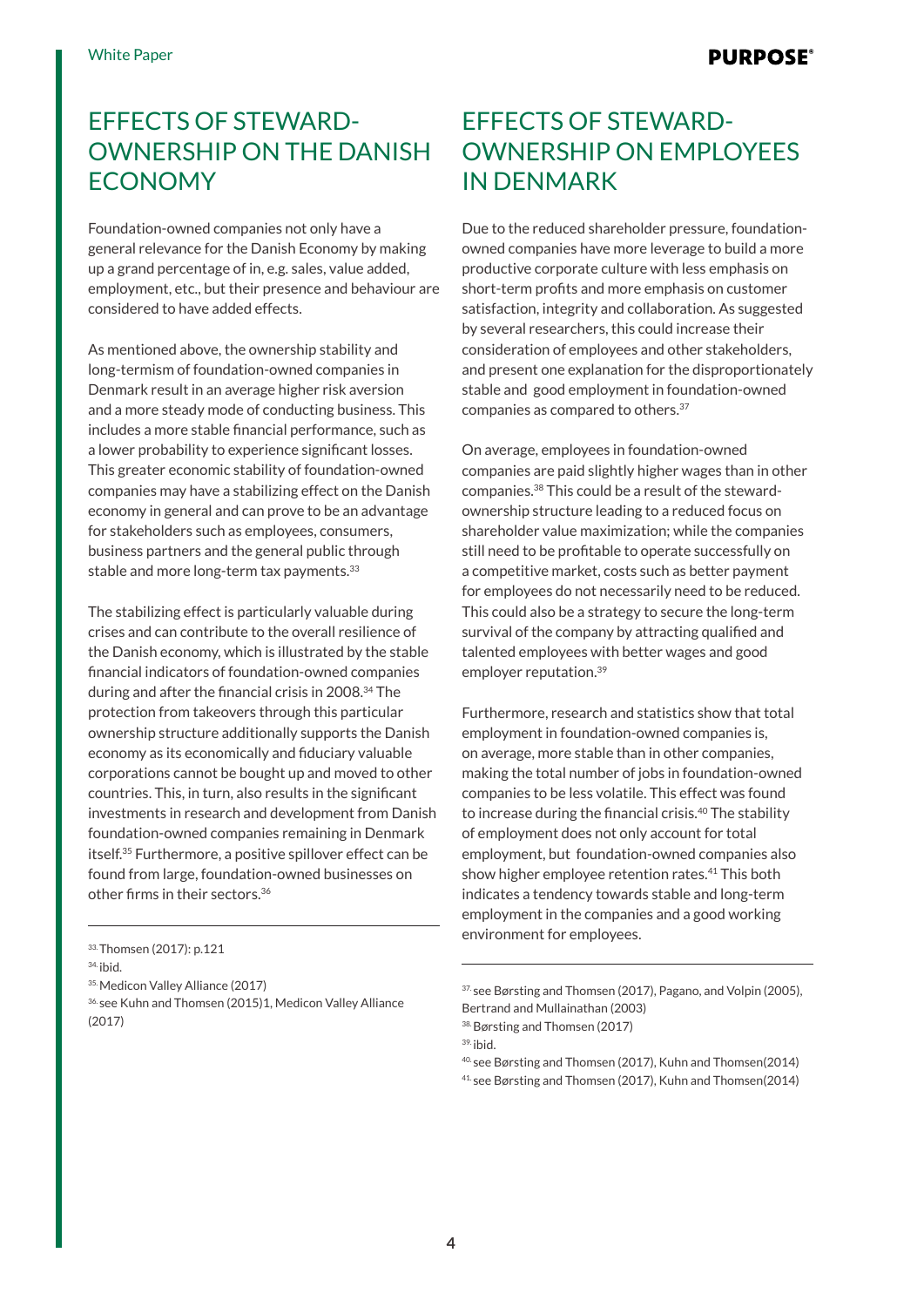#### **PURPOSE®**

Similarly, research shows that the average tenures for directors and executives is longer in foundationowned companies, leading to lower separation rates between directors and executives.42 This can stabilize the working environment, company culture and management of other employees and can be connected back to more long-term decision-making and relationships.

The ownership structure of these companies can also reduce the likelihood of companies going back on implicit contracts with employees, such as working conditions.43 There is less incentive to do so because of short-term changes in the working environment. This paves the way for more trust-based relationships.

Due to the above, employees might feel more secure in their position and thus be more motivated to acquire firm-specific education. This is even increased by the reduced threat of takeovers of foundationowned companies, which could result in potential layoffs, wage cuts and breaches of implicit contracts.<sup>44</sup> Additionally, their motivation could increase by knowing that the profits of the company they are working for are not going to individual shareholders but contribute to the purpose of the company.

Besides being more stable and better paid, employment in foundation-owned companies also tends to be more diverse in regard to gender and age.<sup>45</sup>

## EFFECTS OF STEWARD-OWNERSHIP ON EMPLOYEES IN DENMARK

The effects listed above also have positive effects on the public, in terms of societal and environmental effects.

The stable and well paid employment in foundationowned companies results in fewer costly fluctuations on labour markets and fewer people being unemployed. This, in turn, results in more stability in tax payments. Similarly, the long-termism, longevity and stability of the companies have overall stabilizing effects on the economy and society.

Foundation-owned companies do not focus on shortterm profits only, but on the company's long-term well-being and fulfillment of its purpose. This may lead to foundation-owned companies being more considerate of the social and environmental impact

their business activities have and thus attempting to reduce negative externalities. For example, foundation charters often stipulate high ethical standards for the business, products and employees. This could also have positive spillover effects on other companies in their industries.46 It can also be argued that the resulting business behaviour of foundation-owned companies, e.g. in terms of corporate social responsibility or employee treatment, explains the significantly better public reputation of foundation-owned companies.47

# Conclusion

The extensive research in Denmark provides a better understanding of steward-ownership in the form of foundation-ownership and its effects on the economy, the corporations, their employees and society.

Using research on foundation-owned companies in Denmark to provide insights to steward-owned companies elsewhere indicates that steward-owned companies are more long-term oriented and stable in terms of strategy, business activity and employment, they invest in their company and employees, and often pursue social objectives as well as economic activities.48

Foundation-owned companies seem to combine a conservative and more risk averse approach with an entrepreneurial one, as seen in their high investments in research and development. Additionally, they remain market-driven whilst pursuing additional objectives, making for an interesting combination, both from economic and legal research standards.

While research highlights these characteristics and effects of foundation-owned companies, it does not prove that the steward-ownership structure itself is the cause for the results. While there are causal relationships, the results could also be affected by the foundation characteristics, country or industry specifics or unknown factors. There is still a vast amount of research questions to be answered in respect to steward-ownership, both for foundationowned companies in Denmark, but more generally for steward-ownership worldwide.

<sup>42.</sup> Børsting et al (2014)1, Bertrand and Mullainathan (2003)

<sup>43.</sup> see Hansmann (1980), Thomsen (2017): p.43

<sup>44.</sup> Børsting and Thomsen (2017)

<sup>45.</sup> see Kuhn and Thomsen (2014), Børsting and Thomsen (2017)

<sup>46.</sup> see Kuhn and Thomsen (2015)1, Thomsen (2017): p.43

<sup>47.</sup> Børsting and Thomsen (2017)

<sup>48.</sup> see Thomsen (2017): p.105 and p.163 ff, Børsting and Thomsen (2017)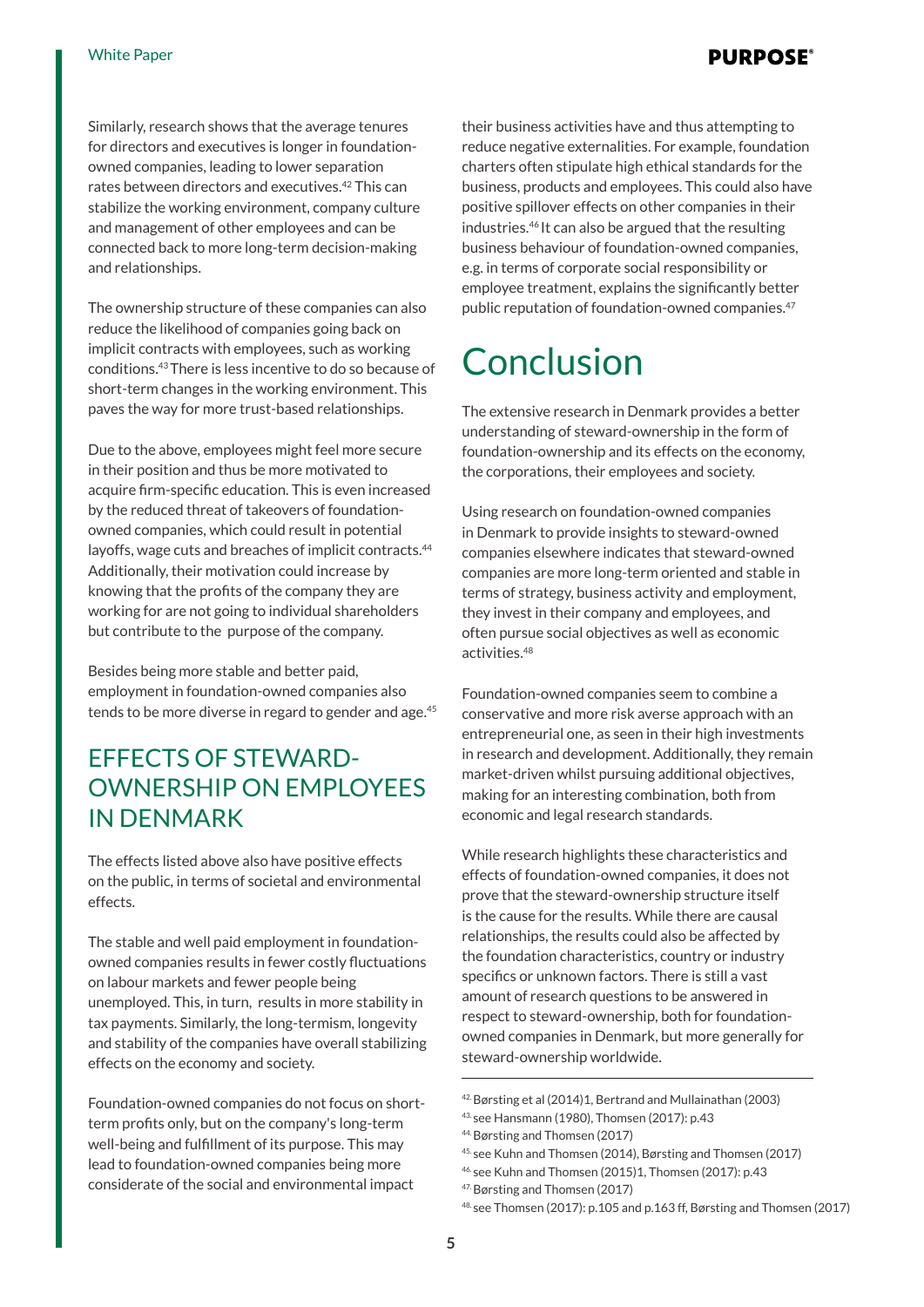## Literature

**Note: This list includes the literature cited in this document and a few further papers. Highlighted are the most exhaustive papers related to steward-ownership.** 

Bertrand, M., and Mullainathan, S. (2003): "Enjoying the Quiet Life? Corporate Governance andManagerial Preferences.", *in Journal of Political Economy,* 111(5), 1043–1075.

Børsting, C., Kuhn, J., Poulsen, T. and Thomsen, S. (2013): "Capital Structure in Industrial Foundations and Their Firms.", Working Paper, in *The Research Project on Industrial Foundations*. Available at: http://www.tifp.dk/wp-content/ uploads/2011/11/capital\_structure\_final.pdf

Børsting, C., Kuhn, J., Poulsen, T., and Thomsen, S. (2014)1: "Industrial Foundations as Long-Term Owners." (unpublished working paper), in *The Research Project on Industrial Foundations*. Available at: https://papers.ssrn.com/sol3/papers. cfm?abstract\_id=2725462

Børsting, C., Kuhn, J., Poulsen, T., and Thomsen, S. (2014)2: "The Governance of Industrial Foundations: Executive and Directors Turnover." Available at: http://www. tifp.dk/wp-content/uploads/2014/04/The-Governance-of-Industrial-Foundations-Executive-and-Director-Turnover.pdf

Børsting, C., Kuhn,J., Poulsen, T., Thomsen, S. (2014)3: "The Performance of Danish Foundation-Owned Companies." (unpublished working paper), in *The Research Project on Industrial Foundations*. Available at: http://www.tifp.dk/wp-content/ uploads/2014/04/The-Performance-of-Danish-Foundation-Owned-Companies.pdf

Børsting, C. and Thomsen, S. (2017): "Foundation Ownership, Reputation and Labour", in *Oxford Review of Economic Policy*, 33 (2), 2017, p. 317–338 Hansmann, H. (1980): "The Role of Nonprofit Enterprise.", in The Yale Law Journal, 89(5), 835–901.

Hansmann, H. and Thomsen, S. (2013):"The Performance of Foundation-Owned Companies." Available at SSRN: https://ssrn.com/abstract=2406055

Kuhn, J. and Thomsen, S. (2014): "The Demography of Danish Foundation-owned Companies." (working paper), in *The Research Project on Industrial Foundation*s. Available at http://www.tifp.dk/

Kuhn, J. and S. Thomsen (2015)1: "Foundation Ownership and Externalities: The Economic Impact of Industrial Foundations." Available at: http://www.tifp.dk/wpcontent/uploads/2011/11/Foundation- ownership-and-Externalities1.pdf

Kuhn, J. and Thomsen, S. (2015)2: "Performance Drivers in Foundationowned Firms." (work in progress) Available at: http://www.tifp.dk/wp-content/ uploads/2011/11/Performance-Drivers-in-Foundation- Owned-Firms.pdf

Kuhn, J. (2015): "Research Note: Industrial Foundations in the Danish Register Data." Available at: http://www.tifp.dk/wp-content/uploads/2011/11/ FoundationsAggregates23.pdf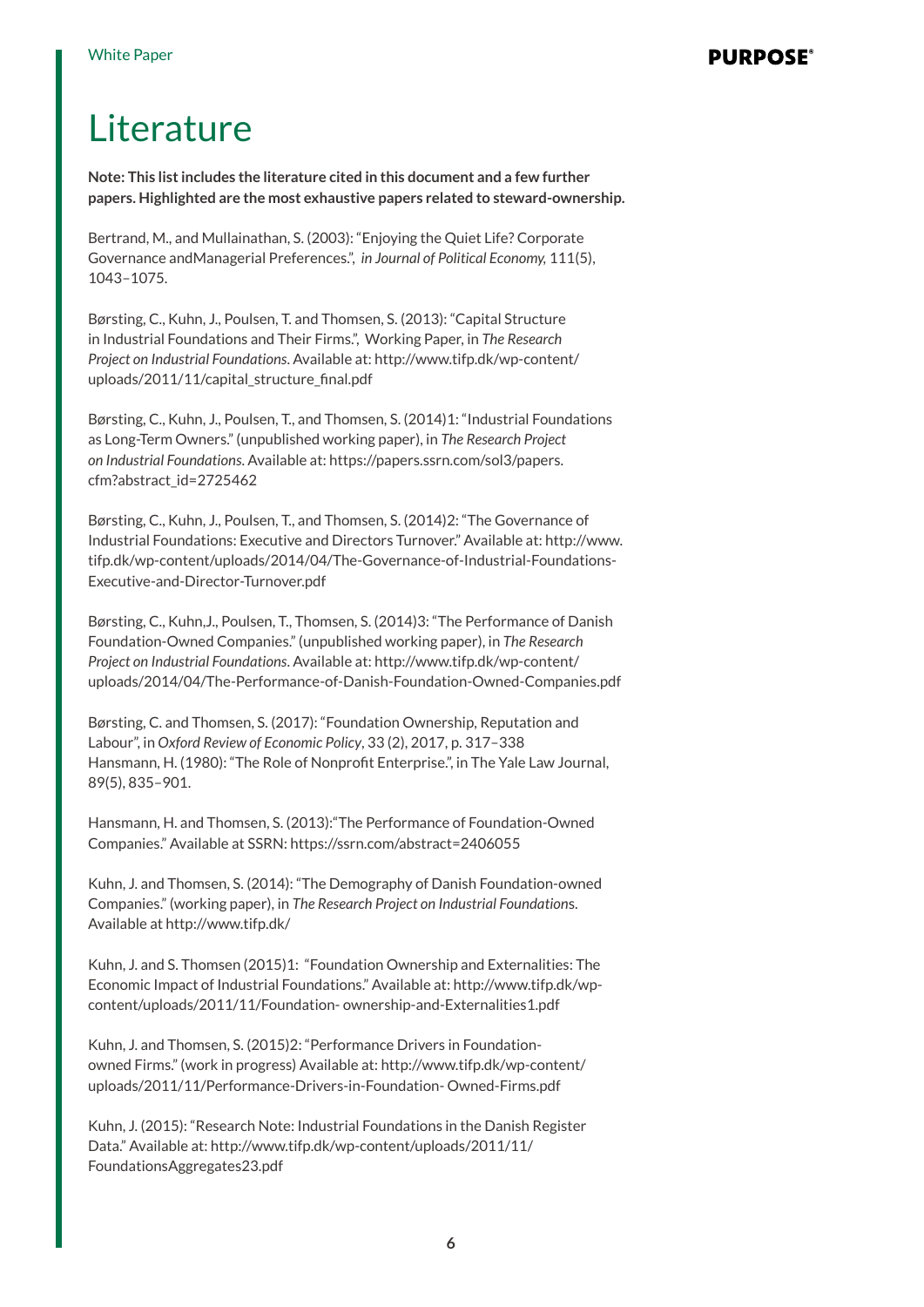#### White Paper

#### **PURPOSE**

Mayer, C. 2013: *Firm Commitment. Why the corporation is failing us and how to restore trust in it*. Oxford: University Press Oxford

Medicon Valley Alliance (2017): *State of Medicon Valley 2017. An Analysis of Life Science in Greater Copenhagen. Available at: https://mva.org/wp-content/ uploads/2015/02/State\_of\_Medicon\_Valley\_2017.pdf*

Pagano, M. and Volpin, P. F. (2005): "Managers, Workers, and Corporate Control.", in *The Journal of Finance*, 60(2), 841–68

Popadak, J. (2013): "A Corporate Culture Channel: How Increased Shareholder Governance Reduces Firm Value." Available at SSRN: https://ssrn.com/ abstract=2345384

Purpose Foundation (2018): *Steward-ownership: Rethinking Ownership in the 21st Century.* Available at: https://purpose-economy.org/content/uploads/ purposebooklet\_en.pdf

Purpose Foundation (2019): "Want purpose-driven businesses? Rethink ownership." Available at: https://medium.com/@purpose\_network/want-purpose-drivenbusinesses-rethink-ownership-3684b9bc3ae4

Thomsen, S. (1996): "Foundation Ownership and Economic Performance", in *Corporate Governance*, 4(4)

Thomsen, S. (1999): "Corporate Ownership by Industrial Foundations.", in *European Journal of Law and Economics* 7, 117–137

Thomsen, S. and Rose, C. (2004): "Foundation Ownership and Financial Performance: Do Companies Need Owners?", in *European Journal of Law and Economics*, Volume 18, p. 43–364

Thomsen, S. (2012): "What Do We Know (and Not Know) about Industrial Foundations?" Available at: http://www.tifp.dk/wp-content/uploads/2011/11/What-Do-We-Know-about-Industrial-Foundations.pdf

Thomsen, S. (2017): *The Danish Industrial Foundations*. Copenhagen: Djøf Forlag

Thomsen, S., Poulsen, T., Børsting, C., Kuhn, J. (2018): "Industrial Foundations as Long-Term Owners.", in *Corporate Governance. An international review*, 26 (3)

Williamson, J. Driver, C. and Renway, P. (2013): "Beyond Shareholder Value: The reasons and choices for corporate governance reform." Available at: https://www. tuc.org.uk/sites/default/files/BSV.pdf